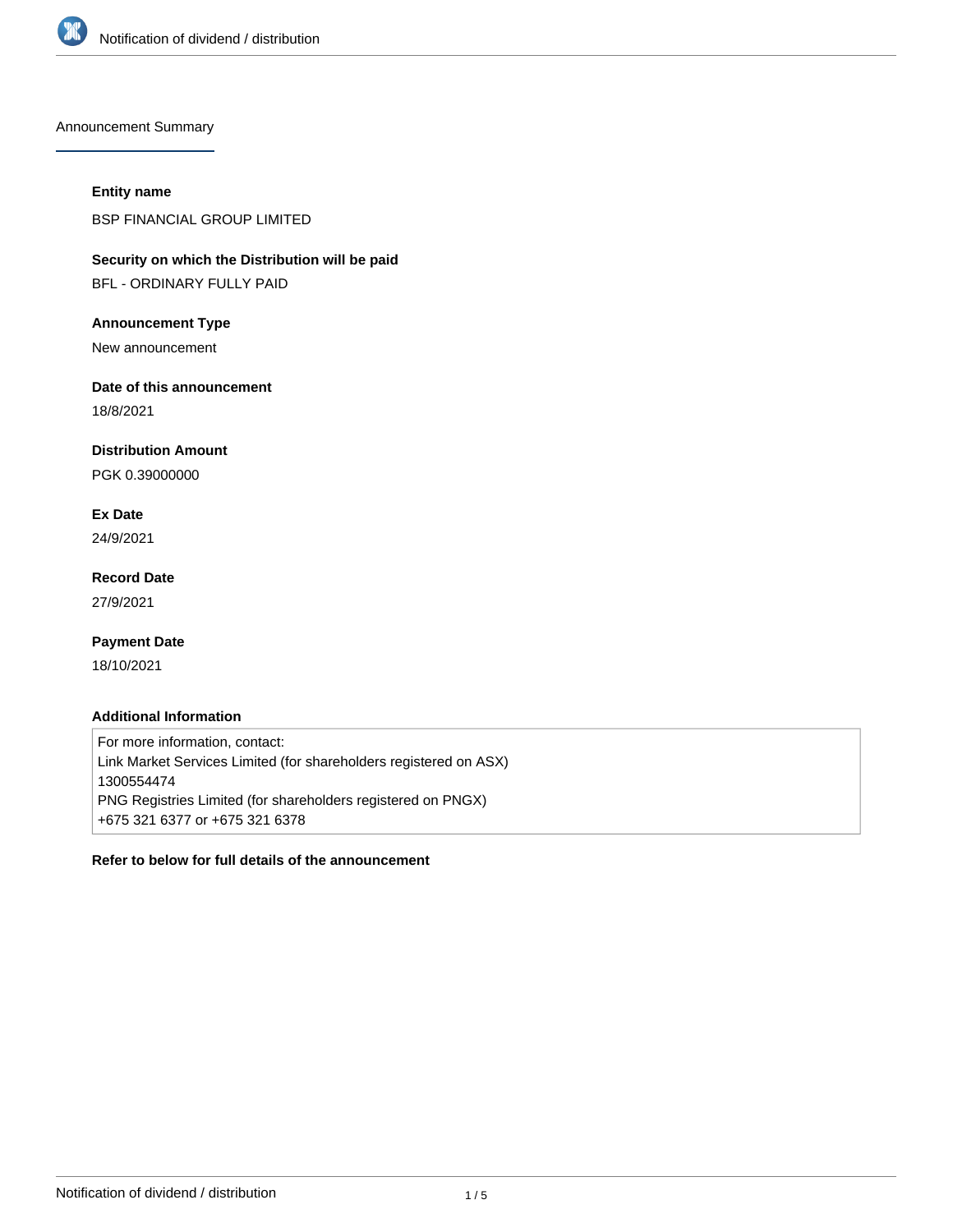

Announcement Details

Part 1 - Entity and announcement details

#### **1.1 Name of +Entity**

BSP FINANCIAL GROUP LIMITED

**1.2 Registered Number Type** ARBN

**Registration Number**

649704656

**1.3 ASX issuer code** BFL

#### **1.4 The announcement is** New announcement

**1.5 Date of this announcement** 18/8/2021

**1.6 ASX +Security Code** BFL

**ASX +Security Description** ORDINARY FULLY PAID

Part 2A - All dividends/distributions basic details

**2A.1 Type of dividend/distribution C** Ordinary

**2A.2 The Dividend/distribution:**

relates to a period of six months

**2A.3 The dividend/distribution relates to the financial reporting or payment period ending ended/ending (date)** 30/6/2021

#### **2A.4 +Record Date**

27/9/2021

**2A.5 Ex Date** 24/9/2021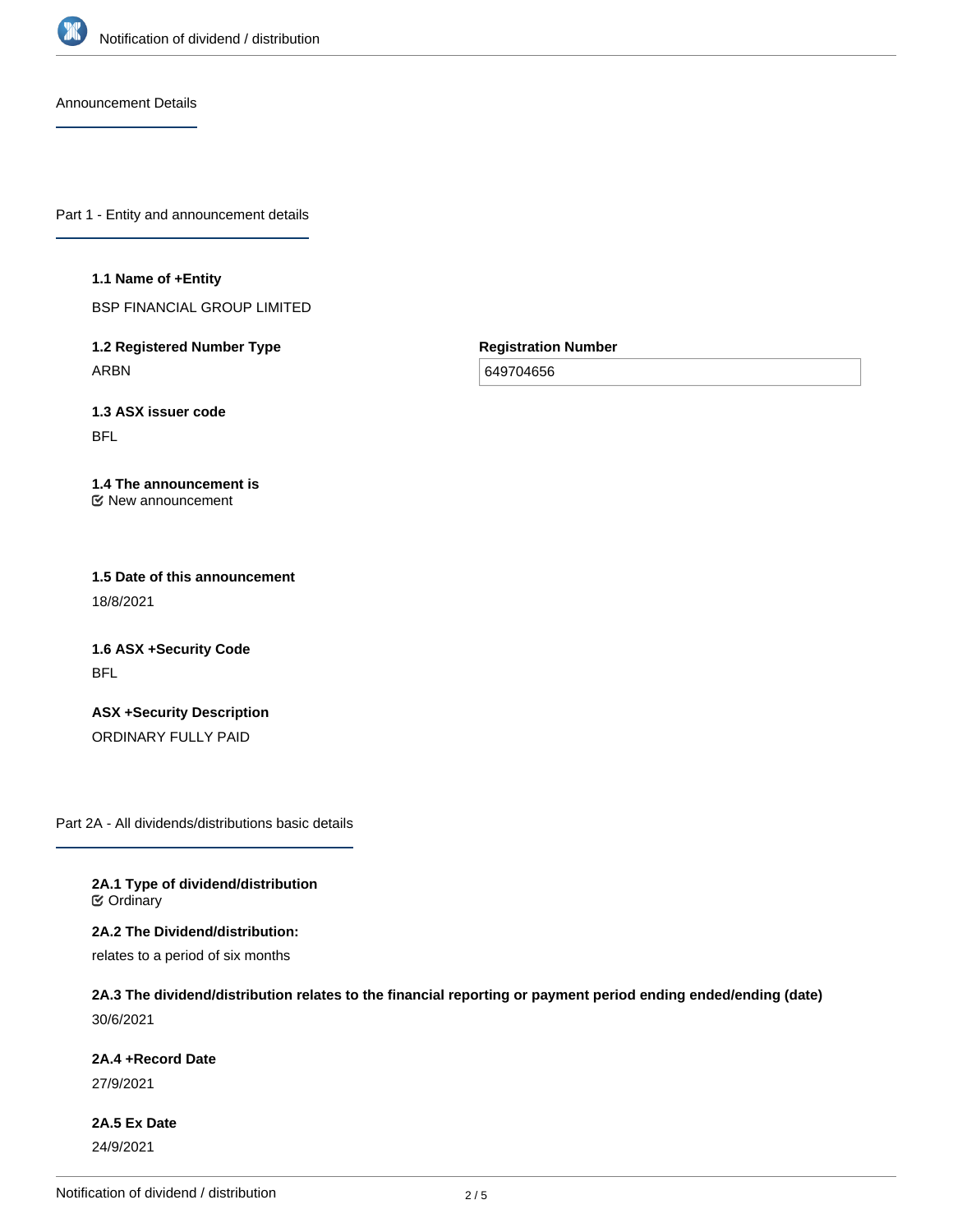#### **2A.6 Payment Date**

18/10/2021

**2A.7 Are any of the below approvals required for the dividend/distribution before business day 0 of the timetable?**

- **•** Security holder approval
- **Court approval**
- **Lodgement of court order with +ASIC**
- **ACCC approval**
- **FIRB approval**
- **Another approval/condition external to the entity required before business day 0 of the timetable for the dividend/distribution.**

No

**2A.8 Currency in which the dividend/distribution is made ("primary currency")**

PGK - Kina

**2A.9 Total dividend/distribution payment amount per +security (in primary currency) for all dividends/distributions notified in this form**

PGK 0.39000000

**2A.9a AUD equivalent to total dividend/distribution amount per +security**

AUD

**2A.9b If AUD equivalent not known, date for information Estimated or Actual? to be released** ∉ Estimated

27/9/2021

**2A.10 Does the entity have arrangements relating to the currency in which the dividend/distribution is paid to securityholders that it wishes to disclose to the market?** Yes

**2A.11 Does the entity have a securities plan for dividends/distributions on this +security?** We do not have a securities plan for dividends/distributions on this security

**2A.12 Does the +entity have tax component information apart from franking?** No

**2A.13 Withholding tax rate applicable to the dividend/distribution (%)**

15.000000 %

Part 2B - Currency Information

**2B.1 Does the entity default to payment in certain currencies dependent upon certain attributes such as the banking instruction or registered address of the +securityholder? (For example NZD to residents of New Zealand and/or USD to residents of the U.S.A.).** Yes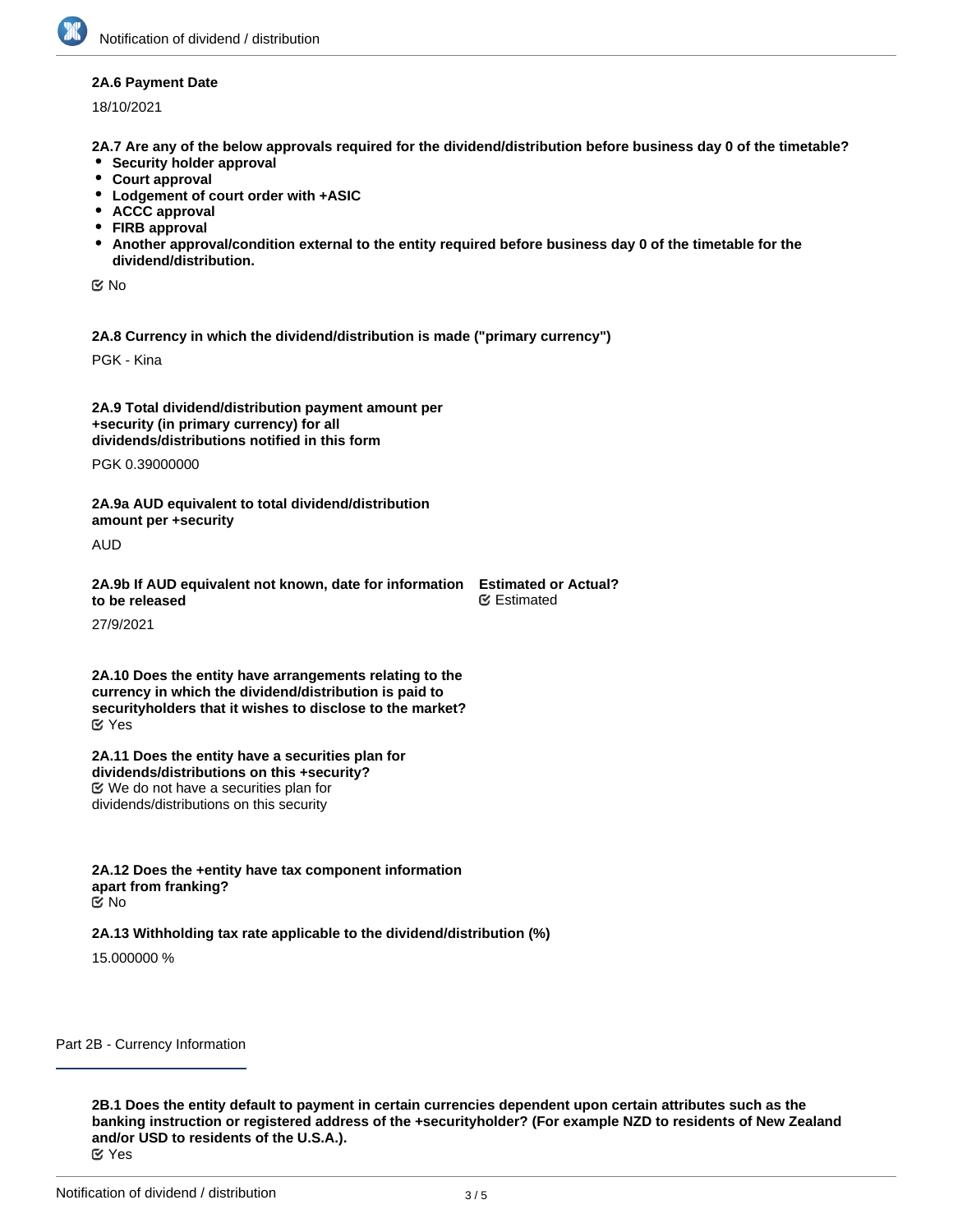#### **2B.2 Please provide a description of your currency arrangements**

Papua New Guinean domiciled investors who migrate their shares to the ASX receive dividends in Kina. Should a Papua New Guinean domiciled shareholder move their shareholding to the Australian share register together with a transferred to an Australian-based fund manager, or custodian (on the basis that the shareholding will still be under the control of the Papua New Guinean shareholder), dividends would continue to be made in Kina. Non-Papua New Guinean investors with BFL shares on the ASX will receive dividends in AUD.

#### **2B.2a Other currency/currencies in which the dividend/distribution will be paid:**

| <b>Currency</b>         | Payment currency equivalent amount per security |
|-------------------------|-------------------------------------------------|
| AUD - Australian Dollar | AUD                                             |

#### **2B.2b Please provide the exchange rates used for non-primary currency payments**

**2B.2c If payment currency equivalent and exchange rates not known, date for information to be released**

**Estimated or Actual?** Estimated

27/9/2021

**2B.3 Can the securityholder choose to receive a currency different to the currency they would receive under the default arrangements?** No

Part 3A - Ordinary dividend/distribution

| 3A.1 Is the ordinary dividend/distribution estimated at<br>this time?<br>় No                                 | 3A.1a Ordinary dividend/distribution estimated amount<br>per +security<br><b>PGK</b> |
|---------------------------------------------------------------------------------------------------------------|--------------------------------------------------------------------------------------|
| 3A.1b Ordinary Dividend/distribution amount per<br>security                                                   |                                                                                      |
| PGK 0.39000000                                                                                                |                                                                                      |
| 3A.2 Is the ordinary dividend/distribution franked?<br>় No                                                   |                                                                                      |
| 3A.3 Percentage of ordinary dividend/distribution that is<br>franked                                          |                                                                                      |
| 0.0000%                                                                                                       |                                                                                      |
| 3A.4 Ordinary dividend/distribution franked amount per<br>+security                                           | 3A.5 Percentage amount of dividend which is unfranked<br>100.0000 %                  |
| PGK 0.00000000                                                                                                |                                                                                      |
| 3A.6 Ordinary dividend/distribution unfranked amount<br>per +security excluding conduit foreign income amount |                                                                                      |
| PGK 0.39000000                                                                                                |                                                                                      |